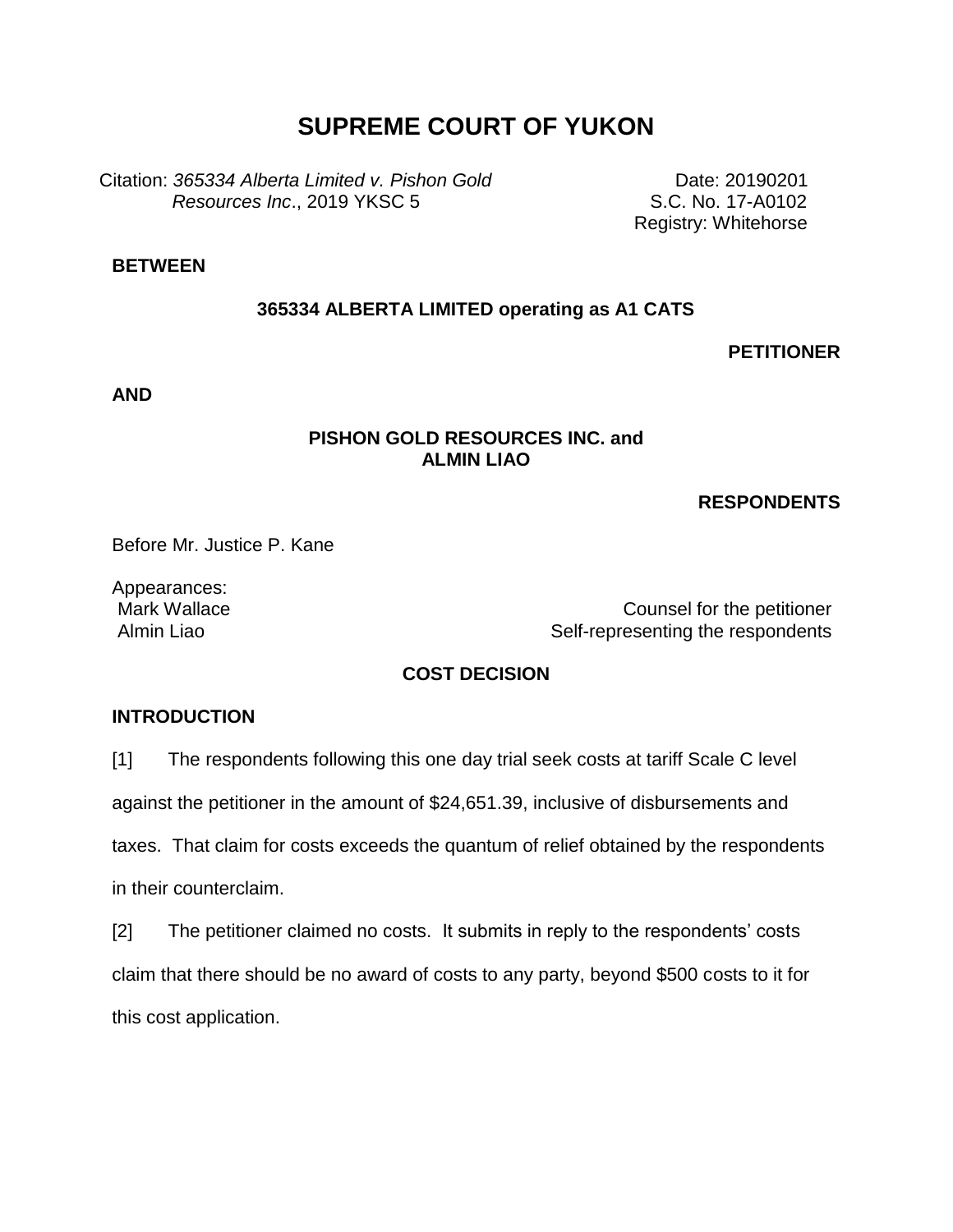# **RELIEF SOUGHT IN PROCEEDING**

- [3] The petitioner in this proceeding sought:
	- a. to enforce a claim of miners lien pursuant to the *Miners Lien Act*, R.S.Y. 2002, c. 151 against the respondents' 43 placer claims for \$50,509, plus interest at 24% per annum;
	- b. an order that the placer claims be sold to satisfy its liens at any time after three months from the date of judgment herein; and
	- c. joint and several judgment against the respondents for the liability claimed, including 24% per annum interest thereon from September 15, 2017.
- [4] The respondents by counterclaim sought \$112,270 damages against the

petitioner as follows:

- a. \$22,052 for the cost of their repairs to the equipment rented from the petitioner;
- b. \$35,218 for wages and subsistence for the loss of six days of gold mining production during the rental term when the equipment rented was inoperable; and
- c. \$55,000 for the respondents' loss due to their inability to conduct its gold mine operation because the equipment rented from the petitioner was inoperable for 18 of the 30-day rental term.

# **OUTCOME OF PROCEEDING**

- [5] The respondents were found liable to the petitioner for:
	- a. \$34,650 including GST, being the unpaid rental cost for 30 days;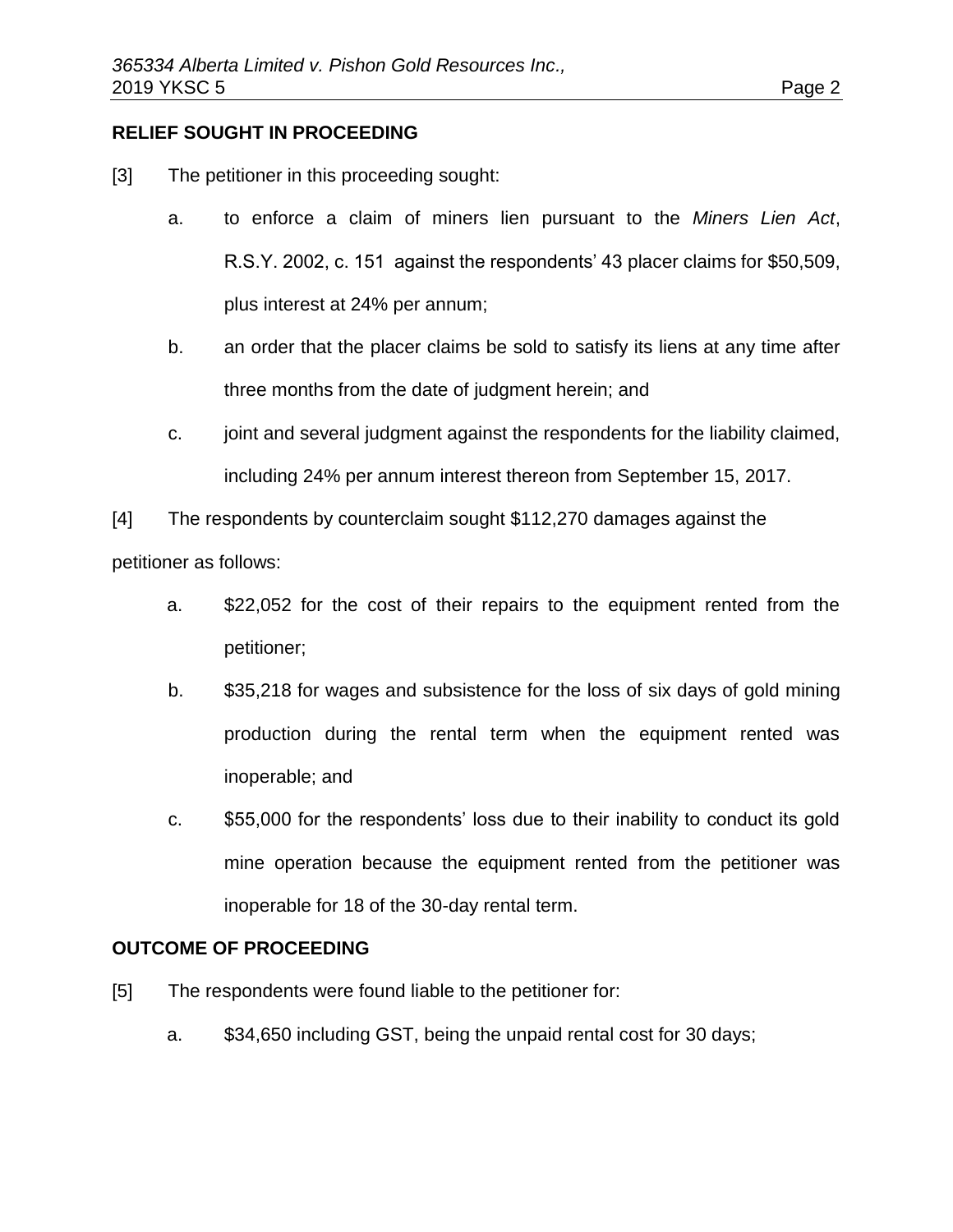- b. \$2,698 for the cost of repairs including taxes, being \$37,348 in total, versus the \$50,509 claimed by the petitioner; and
- c. less the \$16,842 they recovered by the respondents by counterclaim, resulting in \$20,506 net judgment to the petitioner.

[6] The respondents' \$112,270 counterclaim was denied other than their recovery of judgment in the amount of \$16,842.

[7] The Court:

- a. granted the petitioner judgment against the respondents, jointly and severally, in the amount of \$20,506, plus pre and post judgment interest;
- b. declared the petitioner was entitled to enforce a claim of miners lien pursuant against the 43 placer claims in the amount of \$20,506, plus prejudgment and post judgment interest; and
- c. ordered that the placer claims be sold to satisfy the \$20,506 lien amount if not paid within 90 days.

# **ANALYSIS**

[8] The issues required the court to interpret the rental contract and make numerous finds of fact on the evidence presented.

[9] This complexity of this proceeding was low and should have been resolved without the need of a trial.

[10] Neither party otherwise took unnecessary steps nor delayed or extended the proceeding intentionally or by mistake.

[11] The hearing was a bit longer as the respondents for unknown reasons chose to be self-represented however the duration of the hearing was short.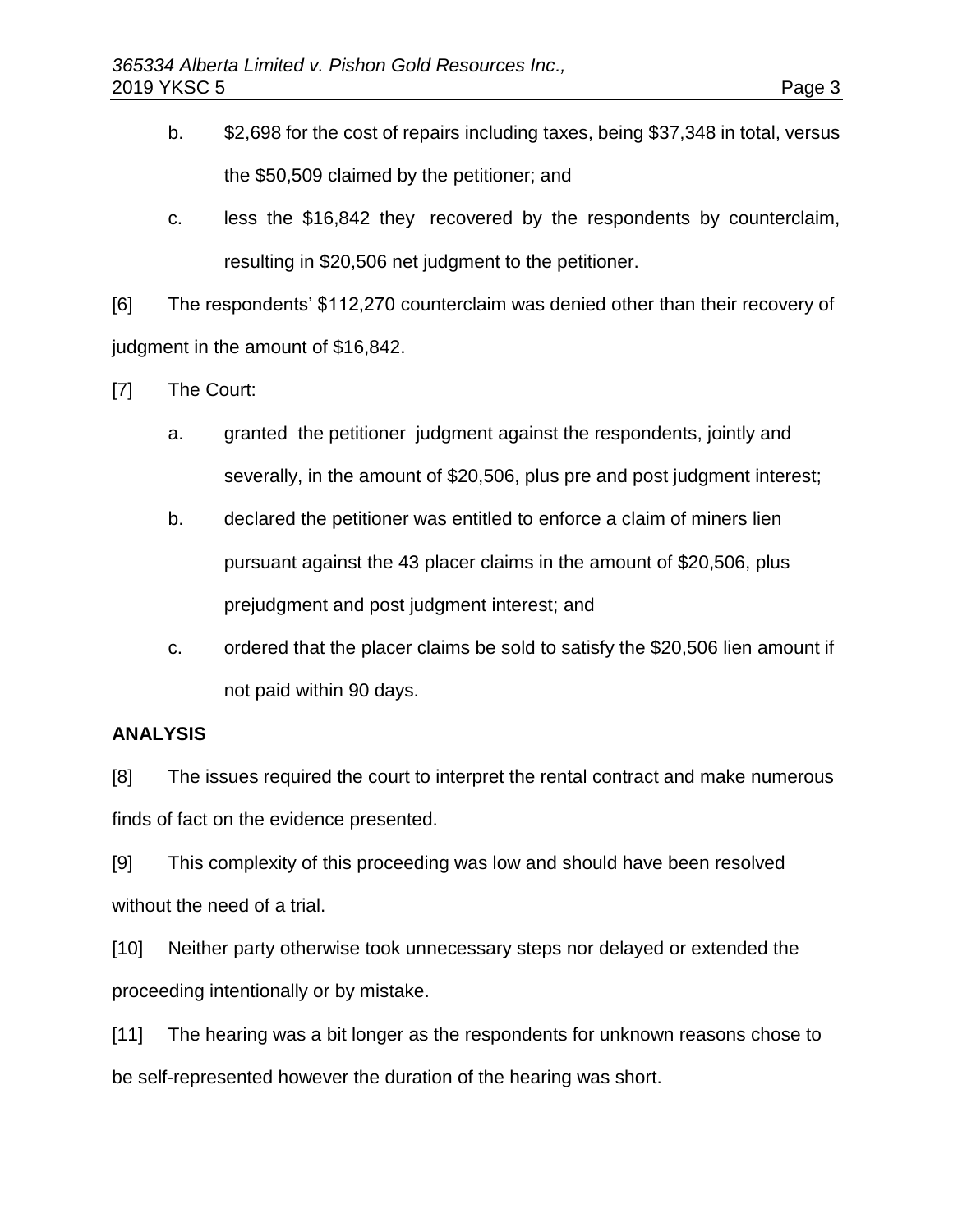[12] The Court made a number of legal and factual determinations which resulted in the petitioner and the respondents only recovering a portion of their claims.

[13] As to the level of success, the amount of the petitioner's judgment exceeded that obtained by the respondents. The petitioner also obtained the additional remedies associated with that judgment for debt owing but was unsuccessful as to several items claimed.

[14] As to the claim presented by the petitioner, the Court:

- a. it preferred and accepted the respondents' evidence as to the state of disrepair of the rented equipment at the start of the lease;
- b. determined the petitioner misrepresented the equipment's operational fitness and state of repair at the commencement of the rental;
- c. implied a term into the rental contract that the equipment would be repaired and operationally fit to perform its designed functions at the commencement of the rental term and concluded that the petitioner breached that term in failing to ensure such state of repair and maintenance at the start of the rental;
- d. determined that the petitioner and the respondents knew or ought to have known that the deteriorated conditions of the elements noted would or could result in inoperable periods during the rental term and despite that knowledge elected to proceed with the rental rather than returning the equipment;.
- e. the petitioner was entitled to the \$2,030 labour and fuel costs to retake possession of the equipment;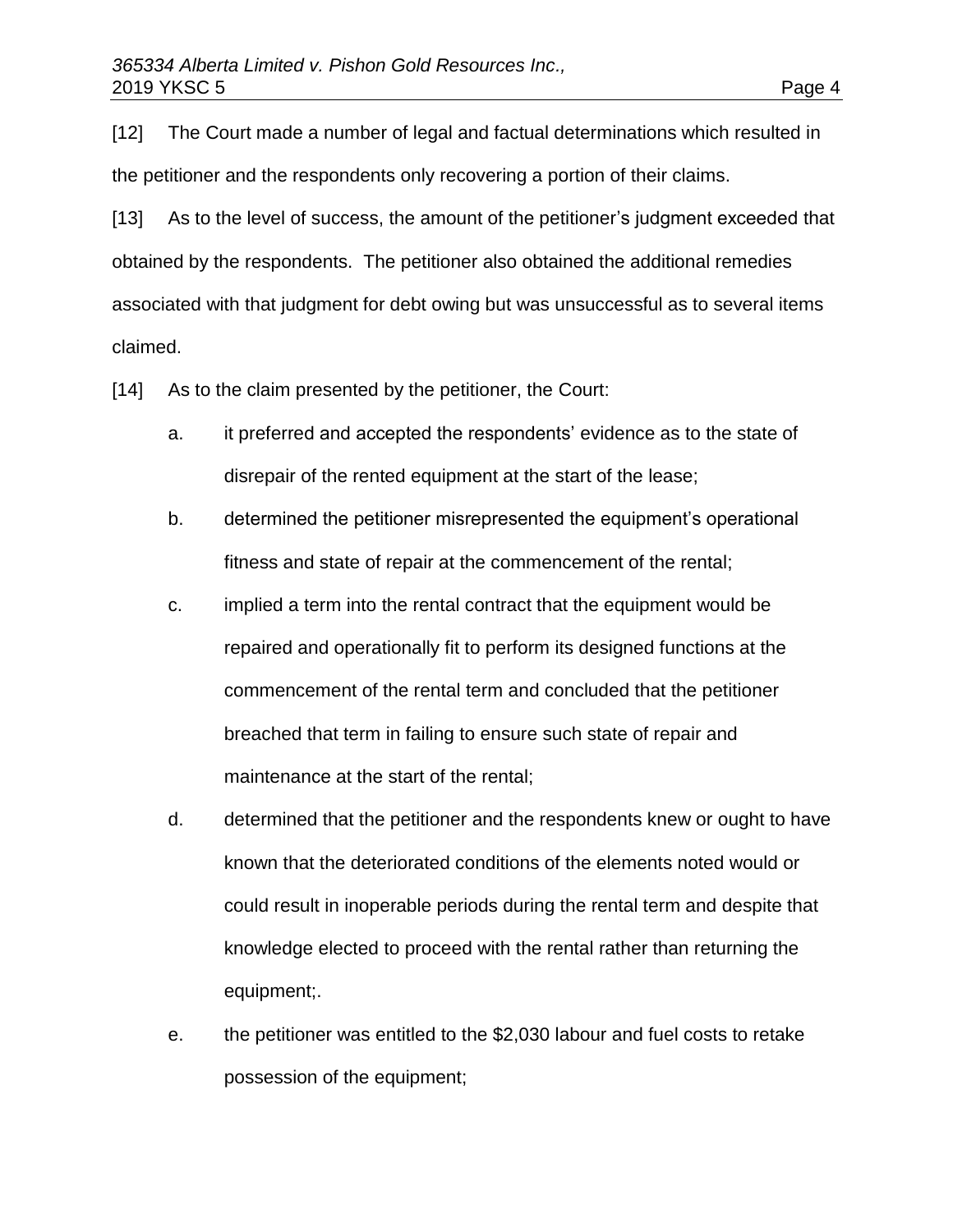- f. the petitioner was not entitled to \$2,200 for two additional days of rental fee rent charged after the rental term;
- g. the petitioner's claim of \$200 for a pickup with the fuel tank was denied;
- h. the petitioner's claim for the new idler pin and repair to the idler in the amount of \$9,295, \$400 to repair the ripper tip, \$243 for the melted fuel oil tank and \$220 for sub-contractor costs were denied;
- i. the petitioner's \$400 battery related claim was granted; and
- j. held that the petitioner was entitled to \$2,030 for labour and fuel costs in retaking possession of the equipment.
- [15] As to the claims presented by the respondents, the Court held that:
	- a. the deteriorated equipment elements identified by the respondents existed at the commencement of the rental term;
	- b. the respondents failed to provide evidence of or prove their combined damage claim of \$90,218 for lost wages, subsistence and production time during periods when the tractor was inoperable, despite filing six affidavits;
	- c. the respondents were entitled to credits for certain repair costs totaling \$16,842 against their unpaid rental cost;
	- d. the respondents were not entitled to an abatement of rent during the 30 day rental period;
	- e. rejected the respondents' claims of \$692 and \$3,520 for labour and material costs resulting from breaks in hydraulic hoses on two occasions was rejected; and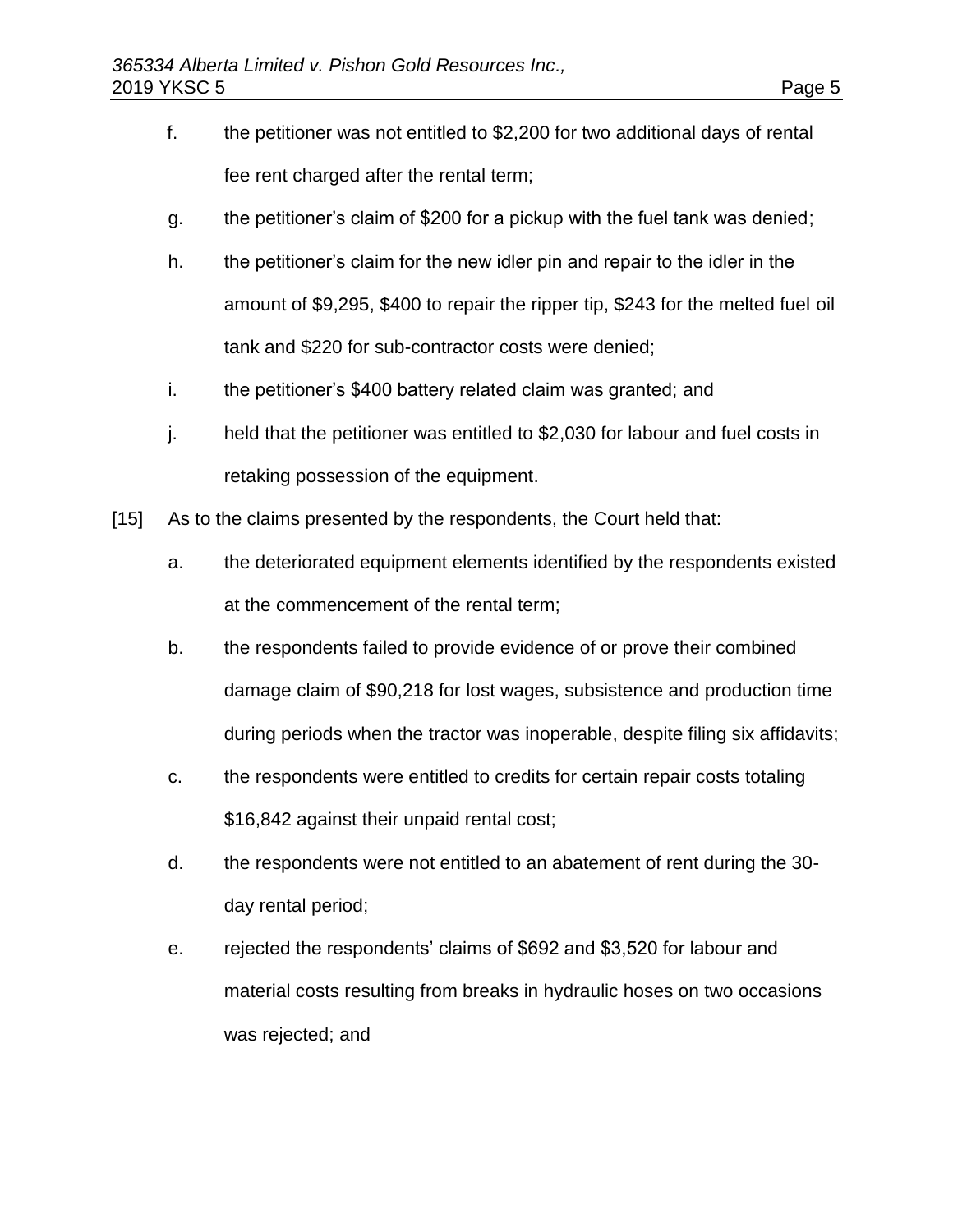f. determined that the respondents were not entitled to an abatement of rent during the 30-day rental term

[16] With respect to costs the respondents do not submit the applicant acted unreasonably or deserves punishment which might otherwise warrant an award of costs against it.

[17] No offers of settlement were disclosed.

#### **CONCLUSION**

[18] Success as indicated was divided with each party achieving some success but unsuccessful as to other material elements and amounts claimed.

[19] The level of divided success between the parties supports a conclusion that each party should be responsible for their costs and there be no cost award: *Supeene v.* 

*Supeene*, 2011 YKSC 3, paras. 30 to 34 and *Government of Yukon v. McBee*, *Yukon* 

*Human Rights Commission and Yukon Human Rights Board of Adjudication*,

2009 YKSC 73, para. 68.

[20] Neither the petitioner nor the respondents are entitled to costs of the proceeding, other than a \$500 cost award to the petitioner pursuant to Rule 60(14)(a) as to this cost argument which the respondents are jointly and severally responsible for.

[21] In the alternative:

- a. Scale C tariff as claimed is not applicable. The interests and issues were limited to the parties. The complexity level was low;
- b. the units claimed by the respondents exceed the low level of complexity and include time expended outside the litigation in issue; and